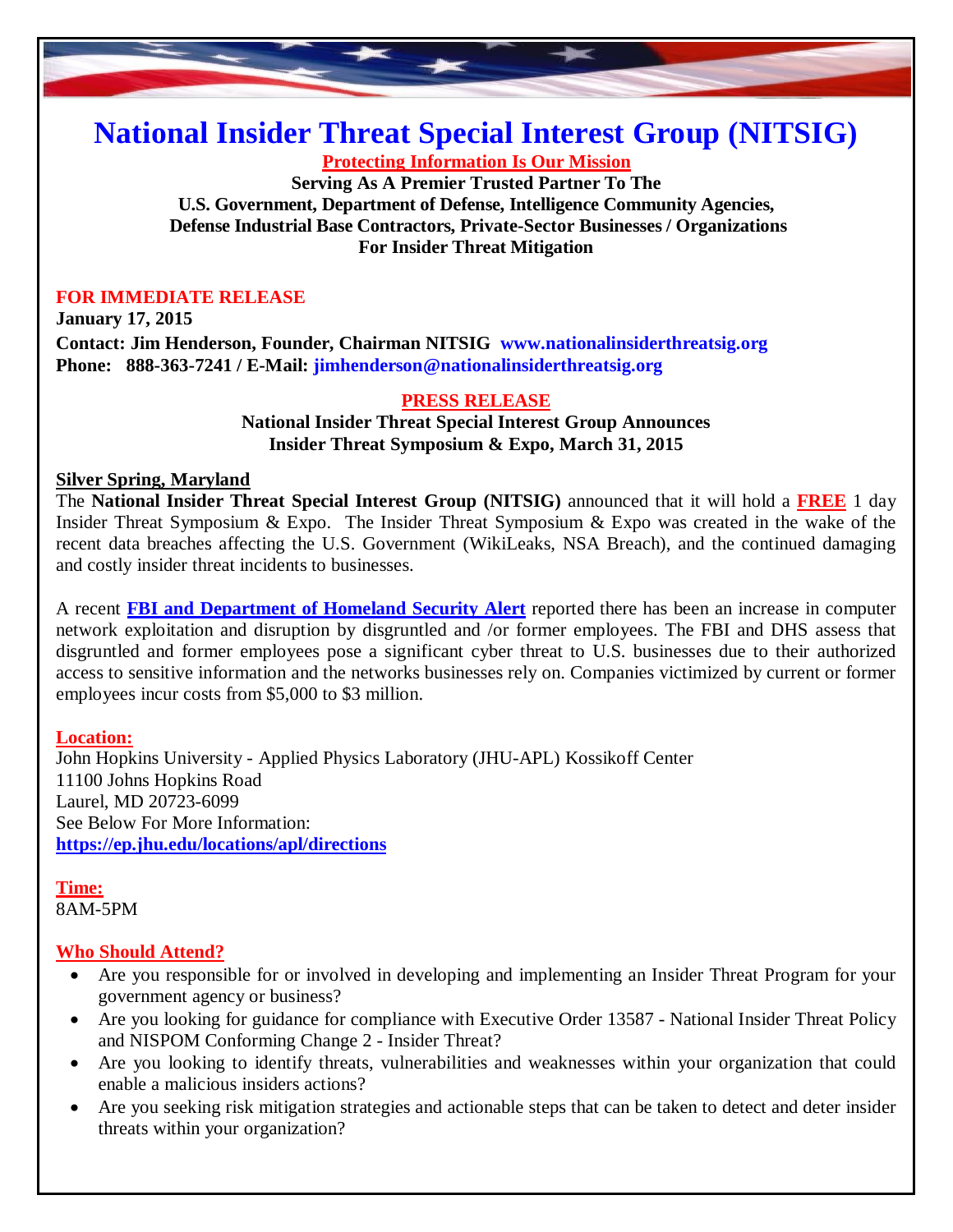The NITSIG Symposium & Expo is a MUST ATTEND event for U.S. Government employees, Defense Industrial Base contractors and businesses looking to expand their knowledge in the areas of Insider Threat Program Development and Implementation, Insider Threat Awareness and Training and Insider Threat Risk Mitigation Strategies.

# **Insider Threat Symposium & Expo**

- The Insider Threat Symposium & Expo is exclusively focused on Insider Threat Awareness and Training, Insider Threat Program Development and Implementation and Insider Threat Risk Mitigation.
- The Insider Threat Symposium & Expo will provide attendees with access to a broad network of security professionals to collaborate with on Insider Threat Risks, Insider Threat Detection, Insider Threat Risk Mitigation Strategies and Insider Threat Program Development, Implementation and Management.
- The symposium will include speakers from the Defense Intelligence Agency (DIA), Federal Bureau of Investigation (FBI), National Institute of Standards and Technology (NIST), Information Security Oversight Office (ISOO), DoD, Boeing and other Insider Threat Subject Matter Experts. . (**[Speakers](http://nationalinsiderthreatsig.org/nitsig-insiderthreatsymposiumexpo.html) Info On Website**
- There are also plans to have a discussion panel of Insider Threat Experts that will provide attendees with useful information on developing, implementing and managing an Insider Threat Program, hurdles, challenges, best practices and quick wins for insider threat risk mitigation.
- The expo will include vendors that have proven technologies and services (Currently Used By The Government / Private Sector) for Insider Threat Detection, Insider Threat User Activity Monitoring Tools, Insider Threat Program Management Services, Insider Threat Program Training Services, Insider Threat Investigation Services, data loss prevention tools and data breach discovery services, etc.
- The target audience for the Insider Threat Symposium & Expo is for individuals that responsible for, or involved in Insider Threat Risk Mitigation.
- The target audience for the Insider Threat Symposium & Expo is for individuals that are involved in, or support insider threat risk mitigation.
	- Insider Threat Program Manager, Insider Threat Program Personnel / Analyst
	- Human Resources / Personnel Security
	- Physical Security / Facility Security Officers
	- Counterintelligence Investigators
	- C-Suite Management (CEO) / Senior Directors
	- Mid Level Management / Business Unit Managers
	- Chief Risk Officer / Risk Management
	- Chief Privacy Officer
	- Chief Information Officer (CIO) / Information Technology (IT) Department
	- Chief Information Security Officer (CISO)
	- Cyber Security Program Manager
	- Information Systems Security Manager / Officer
	- Information Assurance Manager / Officer
	- Network Security / IT Security / Database Administrators
	- Security, Education Training And Awareness
	- Computer Security Incident Response Team
	- Records / Information Management
	- Contracting Officer (COTR)
	- Legal / General Counsel